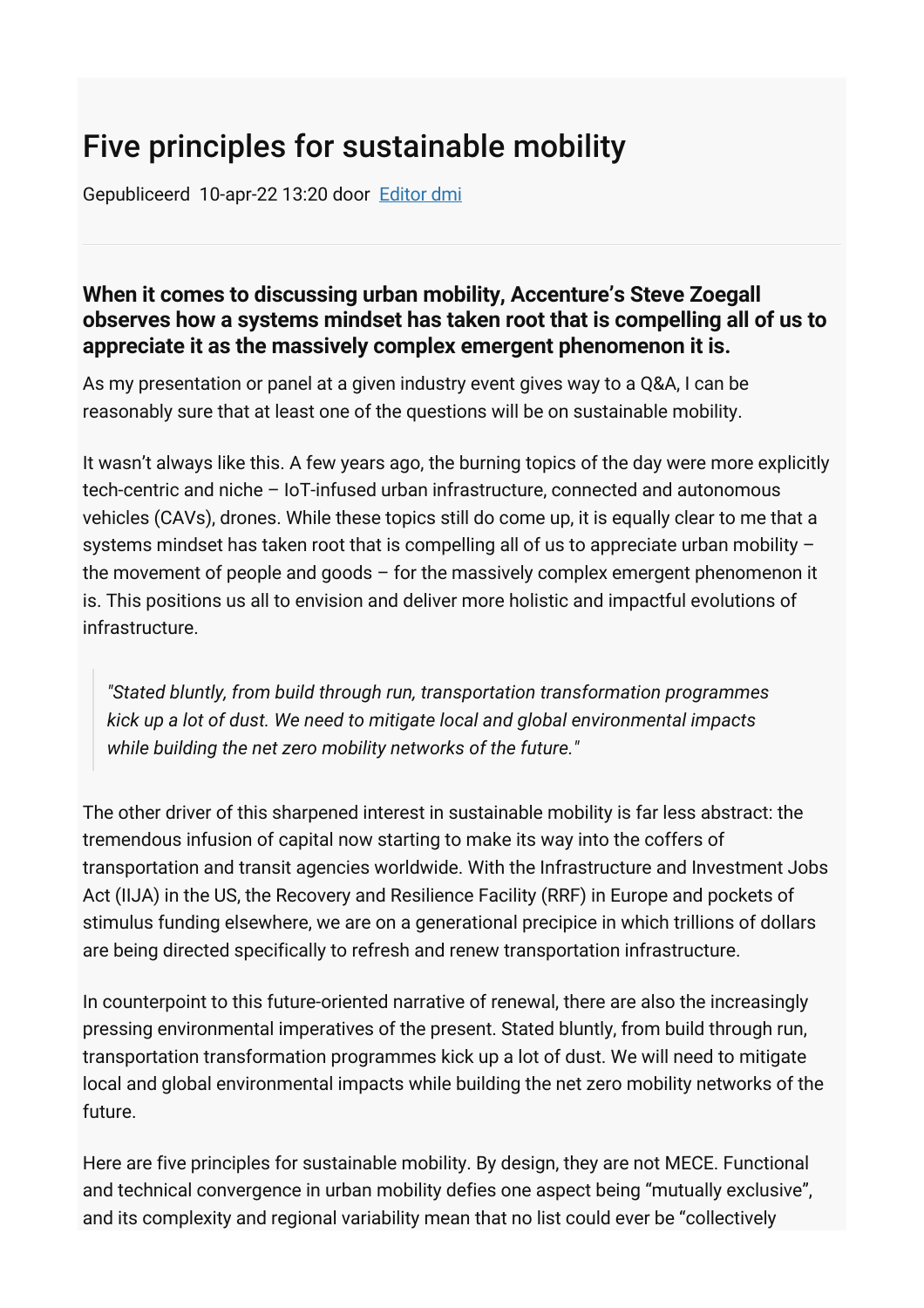exhaustive". Think of them as success factors that have been reverse engineered from many experiences in reshaping transportation infrastructure.

## 1. Design inclusively

Imagine a perfectly sustainable transportation network. Zero emissions. Yet use of it comes at a cost that less than half the population can afford for regular trips. Such a network may be sustainable in the purest environmental sense, but is it sustainable in the sense of longterm viability?

We know what happens when inclusiveness is not addressed. Mobility deserts emerge in socioeconomically disadvantaged neighbourhoods. Highways get plunked down and divide communities. Transit systems are selectively accessible for those using wheelchairs.

Infrastructure programme planners can invite community engagement consultants to gather and distill citizen feedback, creating a culture of inclusive engagement particularly in the planning stages.

Digital twin platforms are also helpful as they can ingest and visualise citizen feedback on specific aspects of the project design, and then dynamically tweak the design. Consortia for larger programmes can consider including a citizen board of advisors, reflecting the diversity of the community, as a direct conduit to ongoing feedback.

### 2. Think convergently

No transportation system is an island. Intracity public transit networks interact with intercity high-speed rail networks. Connected vehicles relay signals with terrestrial and orbital devices. Airports and ports trigger peaks and troughs of traffic in their surrounding cities.

For me, convergent thinking is the cousin of systems thinking, but it applies more directly to the boundary between operational technology and information technology, or OT/IT. Over the last decade, the rapid rate of digital-physical innovation has turned that boundary from sponge into Swiss cheese. Today, virtually all infrastructure projects are born digital, and their operations can be digitally optimised.

*"We need to usher in a new age of digitally-enabled sustainability measurement and management capabilities, directly woven into portfolio management applications."*

In practice, on the build side of capital programmes, this means that we need to usher in a new age of digitally-enabled sustainability measurement and management capabilities, directly woven into portfolio management applications. On the run side of operations, this means that we need to supercharge our transit networks – the backbones of urban mobility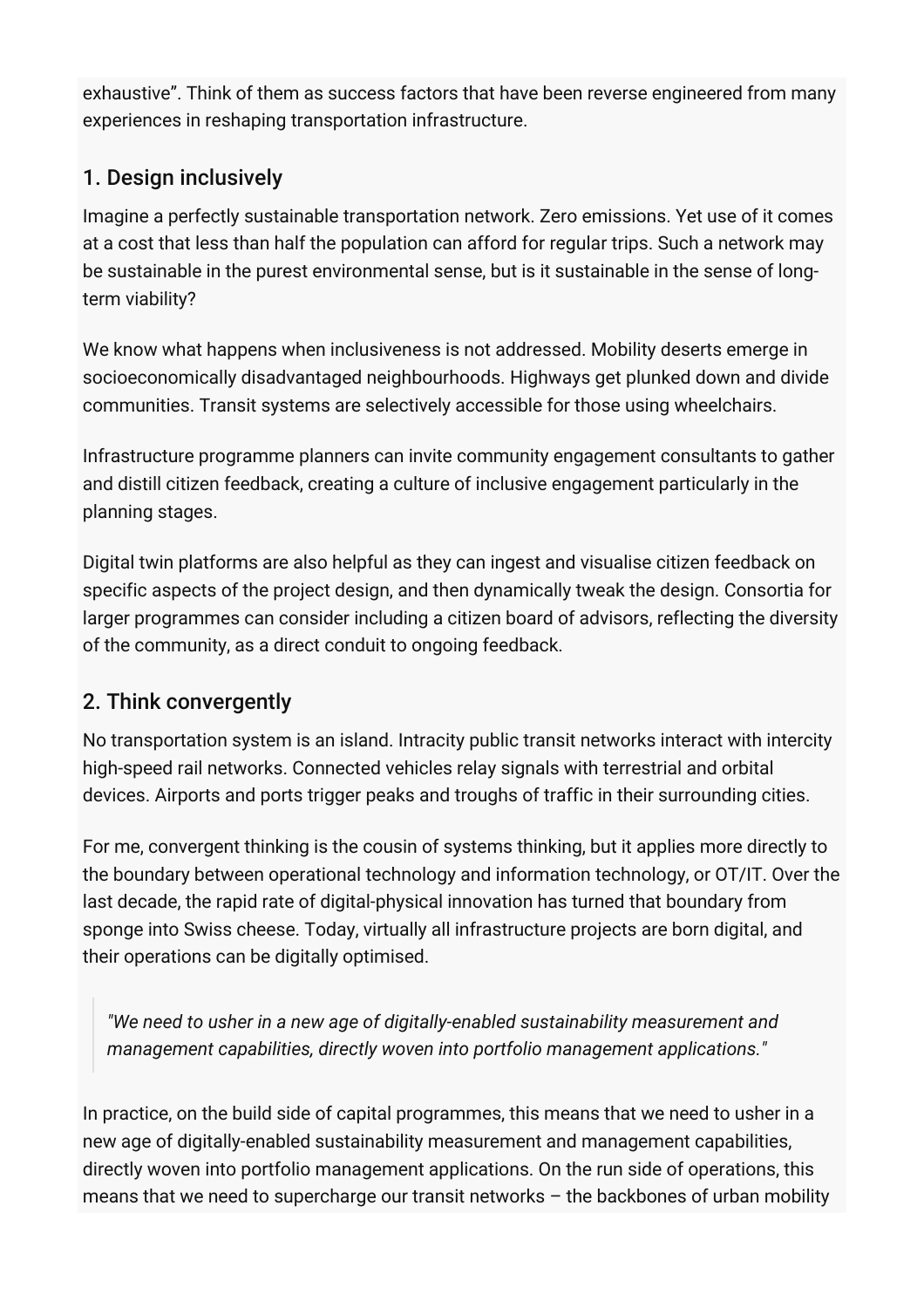– with responsive digital intelligence that will enable them to dynamically optimise services, predictively manage assets, and integrate with first/last buses and microtransit.

## 3. Learn platform-ese

When it comes to smart city mobility platforms, I have noticed that everyone likes to talk about them, yet no one wants to build them. This duality stems from the cold hard facts about such platforms: they are inevitable for any integrated urban mobility system, but they are difficult to design, build and operate successfully.

I was recently talking with some industry experts who were wondering aloud, "which would be better for most cities around the world: a centralised (one supervening agency) or decentralised (multiple agencies) model?" My own take is that, if you have a good cloudbased platform in place to facilitate data sharing and govern transactions, not only can you completely skip that question, you have also  $-$  voilà!  $-$  just enabled mobility-as-a-service (MaaS).

*"Believe the hype: cloud-based smart mobility platforms are coming soon to a city near you. Fortunately, we have already moved beyond the hype as many such platforms have already been built."*

True MaaS brings the power to the people, empowering individuals to choose those mobility services that best align with their preferences, constraints and values – including their personal sustainability priorities.

Believe the hype: cloud-based smart mobility platforms are coming soon to a city near you. Fortunately, we have already moved beyond the hype as many such platforms have already been built. Some are even in the process of scaling from the city level to state, regional and national levels. These efforts have much to teach us about the success factors for infrastructure-scale platforms.

### 4. Know PPCs

Building or rebuilding our mobility systems to be more sustainable is only possible through public-private collaboration. PPCs are the macro-organisms that involve many types of partners to create change.

Virtually all transportation megaprojects  $-$  those north of \$1bn  $-$  and even many smaller projects are being run by consortia of various sizes, but with quite specific roles. Many consortia have been pulling in partners who use digital tools of various kinds to simulate emissions and particulate impacts, and help mitigate both in advance.